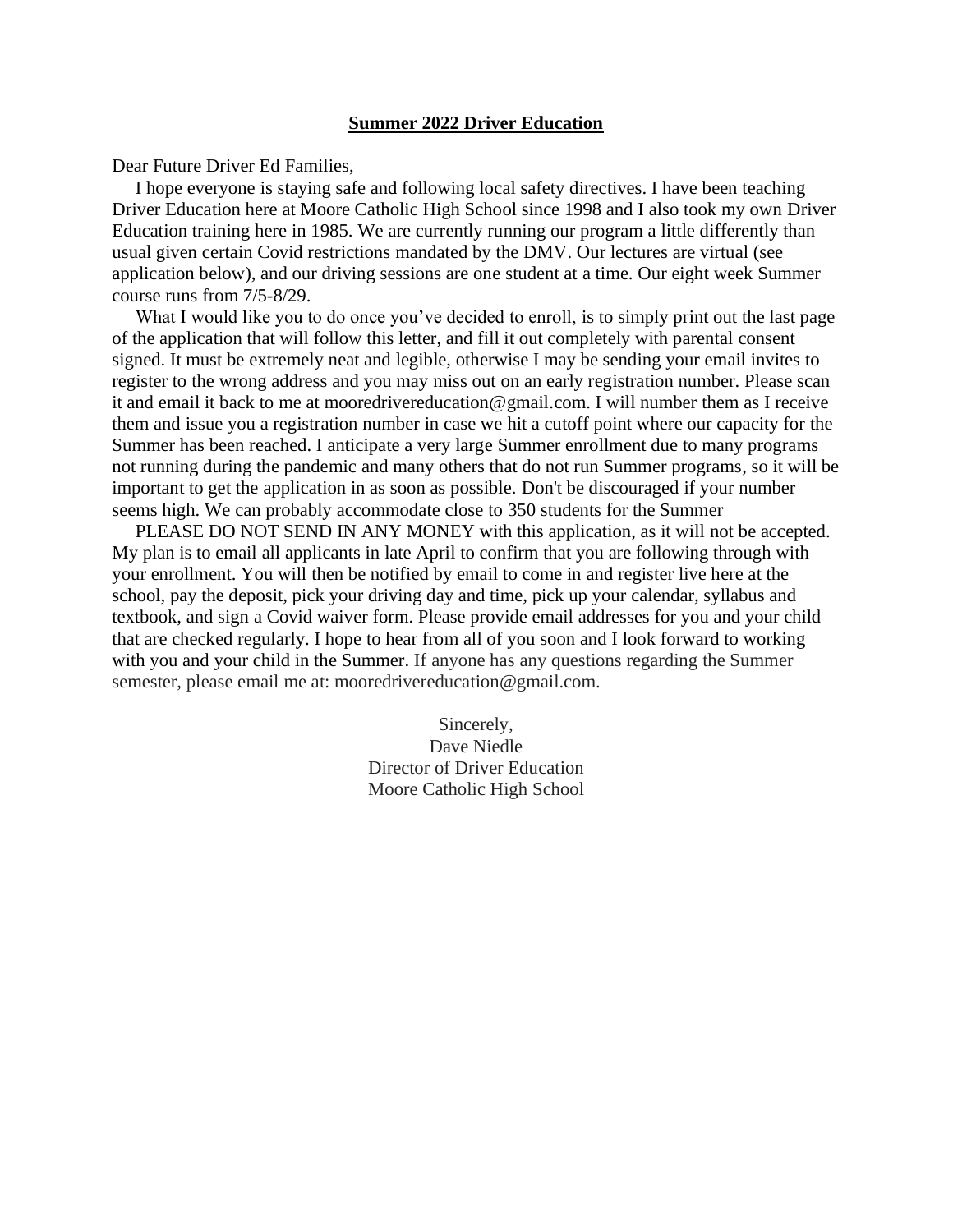Moore Catholic High School School School School Year Office Hours: (Office within Library)<br>Driver Education School School Sest reachable by email at this time. 100 Merrill Ave (718) 370-4150 http://www.moorecatholichs.org/students/driver-education/ [mooredrivereducation@gmail.com](mailto:mooredrivereducation@gmail.com) Summer Semester beginning and end dates:<br>Summer Term 2022 Summer Semester beginning and end dates: Summer Term 2022 Tuesday, July 5th through Monday, August 29th .

Best reachable by email at this time.

#### **PARENTS PLEASE CAREFULLY READ ALL INFORMATION AND SIGN YOUR PERMISSION ON THE APPLICATION. NO ADMITTANCE TO PROGRAM WITHOUT IT:**

 This Driver Education course includes 24 hours of classroom instruction, 6 hours of behind-the-wheel training and 18 hours of observation in the car. All course work is done by certified teachers and conforms to the requirements of the State of New York Dept. of Education and Dept. of Motor Vehicles. It is open to any high school student who is currently enrolled in a diploma or a certificate program or who has graduated from high school. An MV-285 (Trained Driver Certificate) is awarded upon successful completion of the course.

# **AGE REQUIREMENTS, PERMITS AND DRIVING REGULATIONS:** *Important, please read!!!*

 The student must be 16 by the first day of the course, but this is a minimum age. *We recommend that a student be as close to their 17th birthday as possible when the course ends*. NYS LICENSING LAW DOES NOT ALLOW THE SCHEDULING OF A ROAD TEST UNLESS THE STUDENT IS 18, OR HAS HAD A LEARNERS PERMIT FOR OVER 6 MONTHS. No permit is required to start Driver Education in an approved high school, but one is needed before the midterm of the semester. When Driver Ed. is finished, 17 and 16 year old permit holders may practice with a parent **only if there is a dual brake in the car in New York City.** After passing the road test, 17 year olds may drive; **16 year olds have no driving privileges in NYC and must wait until they turn 17.**

#### **PAYMENTS – TUITION, REFUNDS, TEXTBOOK:**

 (NO PAYMENTS WILL BE ACCEPTED UNTIL LIVE REGISTRATION) The entire tuition is \$520. A \$260 minimum non-refundable deposit will be required when you appear at LIVE REGISTRATION (see attached letter). Make checks payable to: MOORE DRIVER EDUCATION. The balance payment of \$260 is due by the first day of classes. NO REFUNDS WILL BE ISSUED AT ANY TIME OR FOR ANY REASON. Payment is by cash, check or money order. No credit card payments can be accepted. *NOTE*: *THERE WILL BE A \$30 CHARGE FOR ANY CHECK RETURNED BY THE BANK FOR ANY REASON AND PAYMENT OF ALL MONEY DUE MUST BE MADE IN CASH IMMEDIATELY*.

 Textbooks are required for assignments, tests and quizzes, and will be needed for all lecture classes. They will be the student's permanent property and are sold here at a cost of \$30. **Please note that if you already have a textbook from a sibling or a friend PLEASE NOTIFY US OF THIS WHEN YOU SIGN UP since we may need to order more textbooks in advance.**

#### **CONTACTING THE DRIVER ED PROGRAM:**

 A separate phone number (718) 370-4150 should be used to call us. You may also email us at: [mooredrivereducation@gmail.com.](mailto:mooredrivereducation@gmail.com) Our program is conducted as an after-school and summer program. Our office hours are posted at the top of this page, but please note we are closed when the school is closed during official holidays. We return all messages, both email and telephone, on the day we return to school. If you call when the office is unattended, you will get an answering machine. Please leave your name and phone number and we will return your calls promptly.

### **REGISTRATION PROCEDURES:**

 There will be live registration sessions where parents will pay tuition, sign Covid waivers and select their day/time slots. Parents will be emailed to come down in small groups based on their registration number and will be called by that same number to select.

 Make sure you choose classes which you know you can attend on a regular weekly basis for the entire Summer term. *Sports team members should check their schedules with their coaches before signing up for classes. Schedules cannot be changed after the term starts for conflicts with after-school activities, jobs, vacations and personal business. Absences will cause failure and there is no refund for a dropped course***.**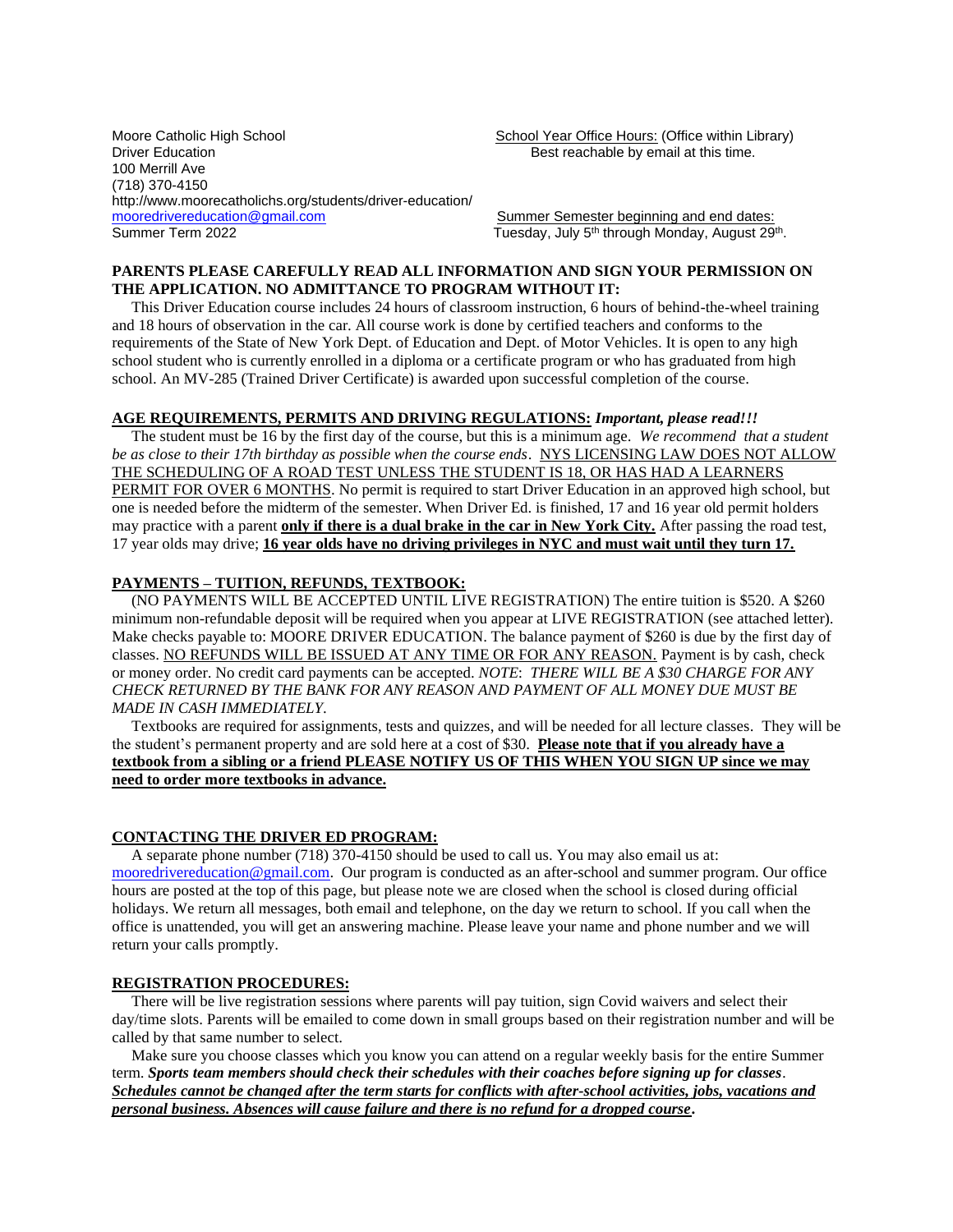# **CLASSES AND TIMES:**

DRIVING : Monday through Sunday driving classes are available, 8am through 6:30pm based on availability at your time of registration. They are 45 minutes sessions, with one student in the car, for eight weeks. This is how we get to the six hours required.

CLASSROOM LECTURE: Our virtual lecture classes and exams are posted on Google Classroom twice per week for eight weeks, for a total of sixteen classes. They are posted on Sunday morning (due by midnight Wednesday), and Thursday Morning (due by midnight Saturday).

# **PARENT INVOLVEMENT:**

 At Moore, we have a program whereby the parent is fully involved in the learning process of his/her teen driver. Frankly, this is the most important part of our program and it is *MANDATORY.* We meet with the parents **at least <u>once</u>**. The first meeting (which is optional) is at the very beginning of the course when we explain what Driver Ed is (and what it isn't), the law and your child's driving, Learners Permit and licensing procedures, requirements of our course, etc. The second meeting **(which is MANDATORY)** is at the end of the course, when Course Completion Certificates (MV-285 Forms) are given to **parents only**. These mandatory meetings at the end of the course are held on BOTH a weeknight and a Saturday morning, to try to accommodate everyone's schedule. You CAN attend the first meeting at the beginning of the course and MUST attend one of the meetings at the end of the course. The schedule for this term's parent meetings is listed at the end of this application right before the registration information. **If a parent or legal guardian does not attend the last meeting, we are required to hold your child's certificate until such time as an arrangement can be made to attend a future meeting.**

\*NOTE: Meetings may be by video based on what we will be able to do in the Summer

*IMPORTANT!* PLEASE READ! When you register and leave the deposit with your application you will select your driving and lecture classes at that time. Make sure that you choose times that you can attend for *the whole semester*. Changes will be nearly impossible later and attendance is required at **ALL** classes.

CLASSES START: Tuesday, July 5<sup>th</sup>. CLASSES END: Monday, August 29<sup>th</sup>. **FINAL PARENT MEETING:** (TBD) Live or virtual. **ORIENTATION MEETING:** (TBD) Live or virtual.